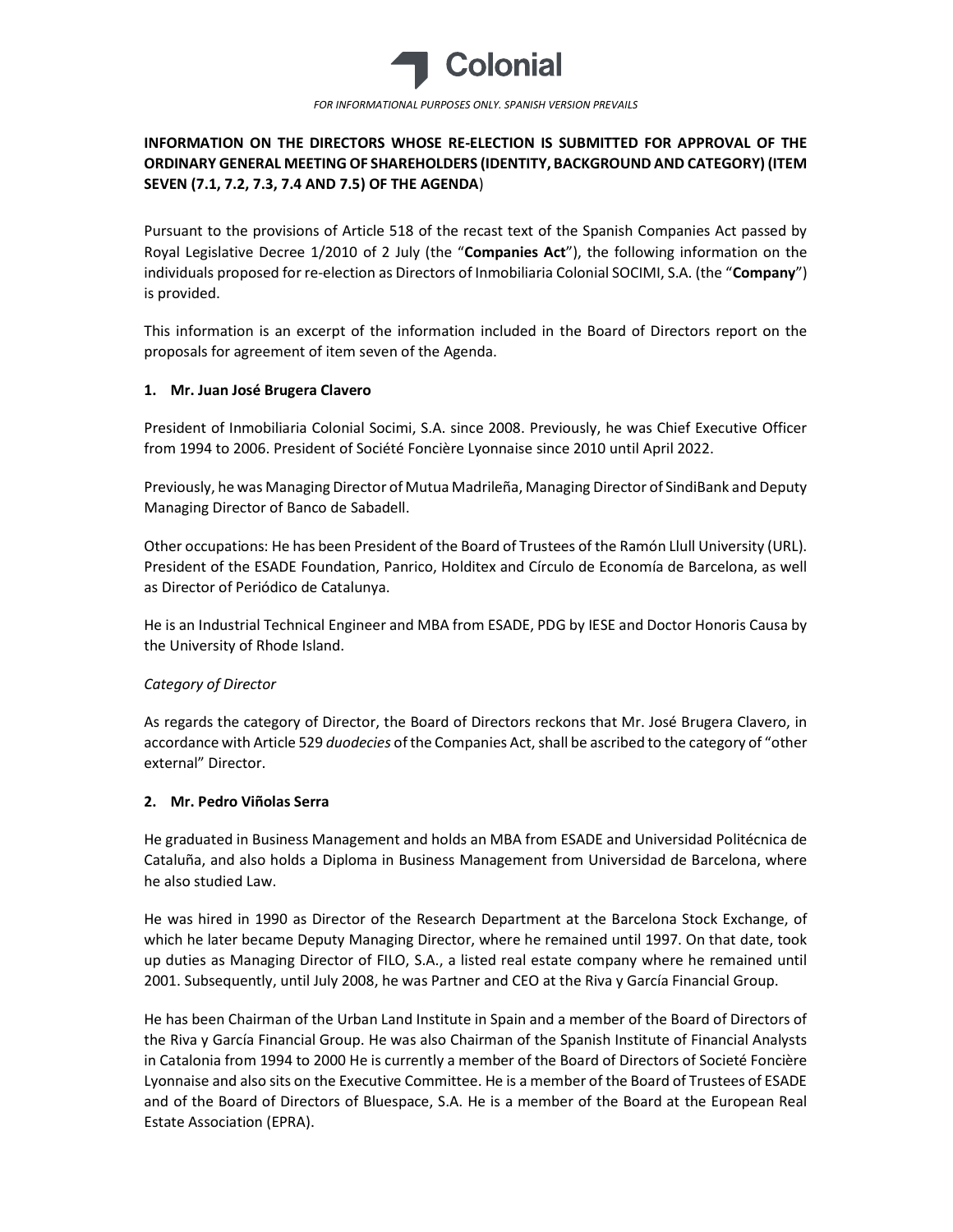

#### Category of Director

As regards the category of Director, the Board of Directors reckons that Mr. Pedro Viñolas Serra, in accordance with Article 529 duodecies of the Companies Act, shall be ascribed to the category of "executive" Director.

#### 3. Mr. Juan Carlos García Cañizares

Industrial Engineer. He has also attended management programmes at IMD Switzerland, and holds an MBA granted jointly by the New York University Stern School of Business, London School of Economics and HEC Paris.

He is an investor and former investment banker who led mergers, acquisitions and takeover funding for a total over 35 billion dollars for over 25 years. He was Vice President of Planning for Bavaria, one of Latin America's leading breweries, where he was responsible for the 4 billion dollars international brewery acquisition programme, and for the subsequent 8 billion dollars merger with SABMiller plc, creating the world's second largest brewery. Later on, he led negotiations on behalf of the Santo Domingo Group for the conversion of its holding in SABMiller into a share in Anheuser Busch Inbev as part of the merger of these two companies, which was finalised in 2016. Before joining the Santo Domingo Group, he was co-founder and Main Partner of Estrategias Corporativas, an investment bank firm in Latin America.

He is currently the Managing Director of Quadrant Capital Advisors, Inc. in New York (a Santo Domingo Group investment company based in New York). He is responsible for Quadrant Capital's Strategic Investments Group, including investments in AB Inbev and a portfolio of public and private minority investments in the consumer industry sector in the United States and Europe. He sits on several boards of directors, including Bevco Lux S.A.R.L. in Luxembourg, Bavaria, S.A. and Valorem, S.A. in Colombia and on the Advisory Board of the International Center for Finance of the Yale School of Management in the United States.

#### Category of Director

As regards the category of Director, the Board of Directors reckons that Mr. Juan Carlos García Cañizares, in accordance with Article 529 duodecies of the Companies Act, shall be ascribed to the category of "proprietary" Director.

#### 4. Mr. Javier López Casado

He joined Finaccess as International Director of Asset Management in November 2010. Since 2012, he has been CEO of Finaccess Advisors LLC. Since 2014, he has also been responsible for Finaccess Estrategia S.L. in Spain.

Prior to joining Finaccess, he worked as Senior Vice President for Santander Private Banking in Miami. He previously held different posts in Banco Santander's International Private Banking area in Madrid and Miami. He worked for the Santander Group from 1996 to 2010.

Before joining Banco Santander, he worked as a lawyer in Madrid. He has 26 years' experience in financial markets and is a member of the Board of Directors of Finaccess Group, the International Investment Committee and the Audit Committee of Finaccess Advisors LLC.

Since October 2020, he is President of Finaccess Value Agencia de Valores in Spain.